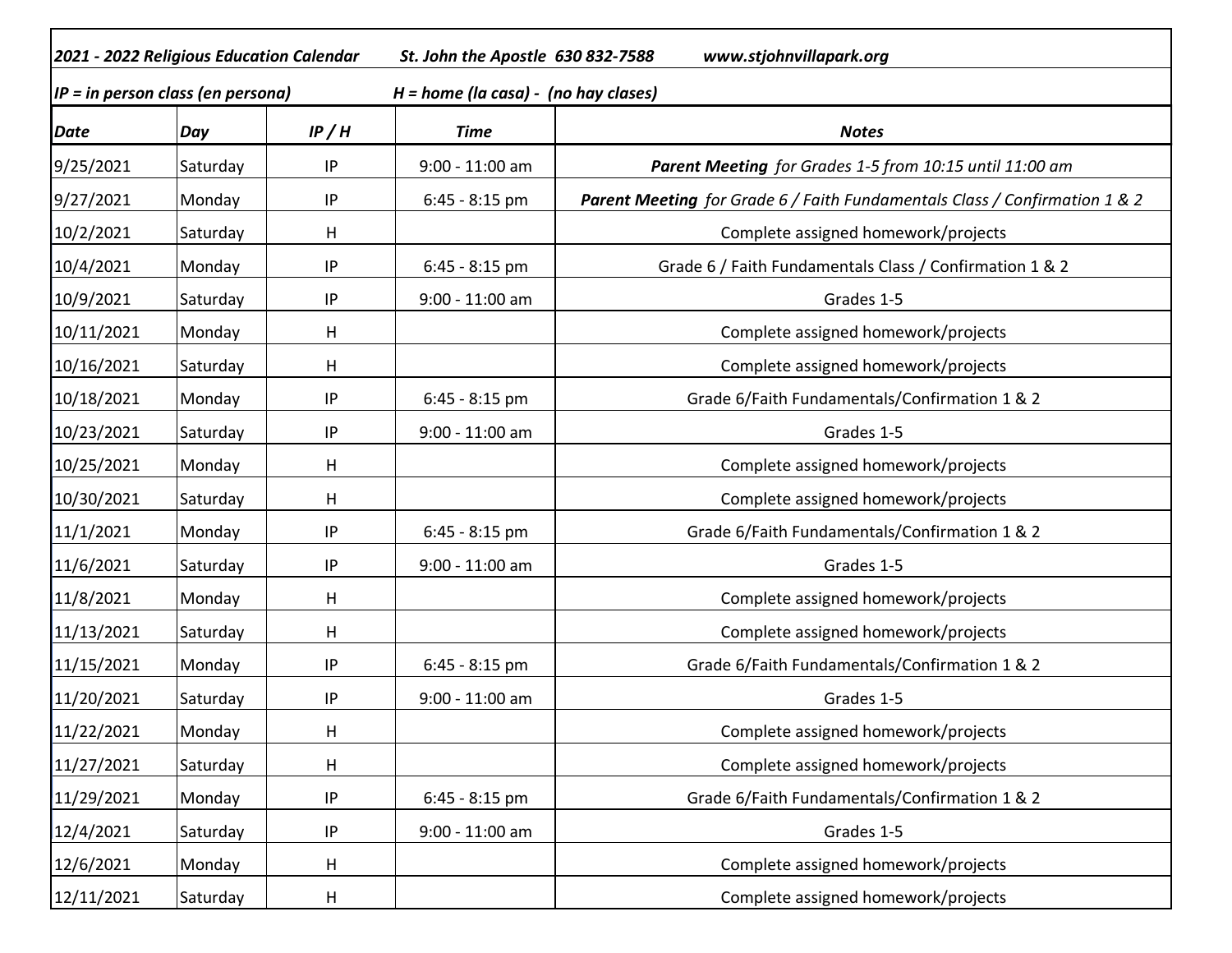| 12/13/2021 | Monday   | IP       | $6:45 - 8:15$ pm  | Grade 6/Faith Fundamentals/Confirmation 1 & 2 |
|------------|----------|----------|-------------------|-----------------------------------------------|
| 12/18/2021 | Saturday | IP       | 9:00 - 11:00 am   | Grades 1-5                                    |
| 12/20/2021 | Monday   | н        |                   | No Classes - Christmas Break                  |
| 12/25/2021 | Saturday | H        |                   | <b>No Classes - Christmas Break</b>           |
| 12/27/2021 | Monday   | н        |                   | <b>No Classes - Christmas Break</b>           |
| 1/1/2022   | Saturday | н        |                   | <b>No Classes - Christmas Break</b>           |
| 1/3/2022   | Monday   | IP       | $6:45 - 8:15$ pm  | Grade 6/Faith Fundamentals/Confirmation 1 & 2 |
| 1/8/2022   | Saturday | $\sf IP$ | $9:00 - 11:00$ am | Grades 1-5 Class and Report Cards             |
| 1/10/2022  | Monday   | H        |                   | Complete assigned homework/projects           |
| 1/15/2022  | Saturday | н        |                   | Complete assigned homework/projects           |
| 1/17/2022  | Monday   | IP       | $6:45 - 8:15$ pm  | Grade 6/Faith Fundamentals/Confirmation 1 & 2 |
| 1/22/2022  | Saturday | $\sf IP$ | $9:00 - 11:00$ am | Grades 1-5                                    |
| 1/24/2022  | Monday   | н        |                   | Complete assigned homework/projects           |
| 1/29/2022  | Saturday | н        |                   | Complete assigned homework/projects           |
| 1/31/2022  | Monday   | IP       | $6:45 - 8:15$ pm  | Grade 6/Faith Fundamentals/Confirmation 1 & 2 |
| 2/5/2022   | Saturday | IP       | 9:00 - 11:00 am   | Grades 1-5                                    |
| 2/7/2022   | Monday   | н        |                   | Complete assigned homework/projects           |
| 2/12/2022  | Saturday | H        |                   | Complete assigned homework/projects           |
| 2/14/2022  | Monday   | $\sf IP$ | $6:45 - 8:15$ pm  | Grade 6/Faith Fundamentals/Confirmation 1 & 2 |
| 2/19/2022  | Saturday | IP       | 9:00 - 11:00 am   | Grades 1-5                                    |
| 2/21/2022  | Monday   | Н        |                   | Complete assigned homework/projects           |
| 2/26/2022  | Saturday | Н        |                   | Complete assigned homework/projects           |
| 2/28/2022  | Monday   | IP       | $6:45 - 8:15$ pm  | Grade 6/Faith Fundamentals/Confirmation 1 & 2 |
| 3/5/2022   | Saturday | $\sf IP$ | $9:00 - 11:00$ am | Grades 1-5                                    |
| 3/7/2022   | Monday   | H        |                   | Complete assigned homework/projects           |
| 3/12/2022  | Saturday | H        |                   | Complete assigned homework/projects           |